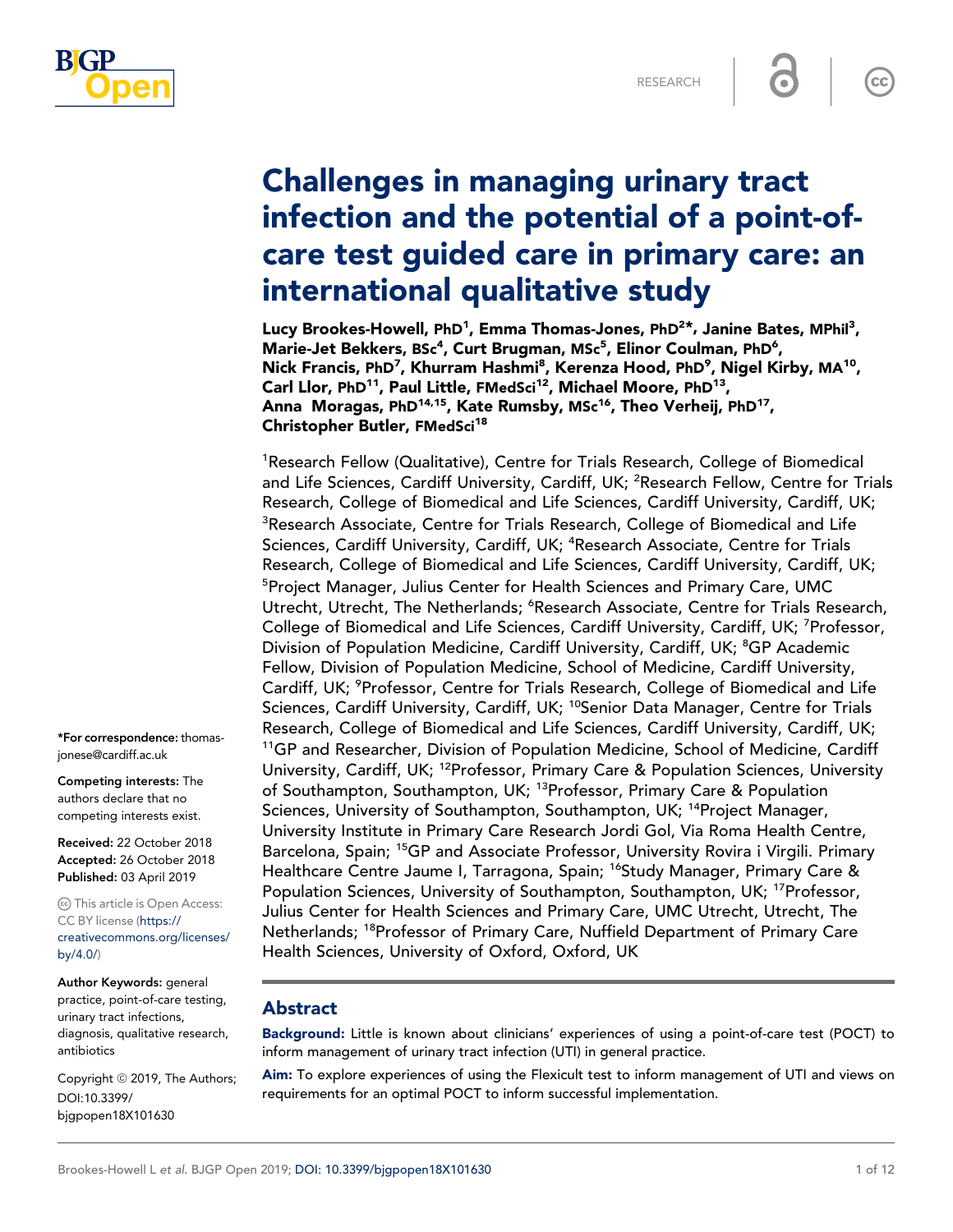Design & setting: Telephone interviews with 35 primary care clinicians and healthcare professionals in Wales, England, Spain, and the Netherlands, who had participated in a trial of the Flexicult POCT for UTI based on urine culture.

Method: Thematic analysis of semi-structured interviews.

Results: Most primary care clinicians interviewed agreed on the need for a POCT in UTI management, and that the Flexicult POCT delivered quicker results than laboratory results used in usual care, reassured patients, boosted their confidence in decision-making, and reminded them about antibiotic stewardship. However, clinicians also reported difficulties in interpreting results, limitations on when the Flexicult could be used, and concerns that testing all patients would strain care delivery and prolong patient discomfort when delaying decisions until a non-rapid POCT result was available. An optimal POCT would produce more rapid results, and be reliable and easy to use. Uptake into routine care would be enhanced by: clear guidance on which patients should be tested; training for interpreting 'grey area' results; reiterating that even 'straightforward' cases might be better managed with a test; clear messages about stopping unnecessary antibiotics versus completing a course; and better self-management strategies to accompany implementation of delayed, or non-prescription of, antibiotics.

Conclusion: Primary care clinicians believe that POCT tests could play a useful role in the management of UTI and gave clear recommendations for successful implementation.

# How this fits in

Symptoms attributable to UTI are usually treated empirically with antibiotics despite evidence that many episodes do not benefit from antibiotics, or are caused by organisms resistant to conventional empirical antibiotics. Current tools to aid management of UTI either require waiting several days to receive results (laboratory-based urine culture) or provide results with sub-optimal sensitivity and specificity (urine dipsticks). POCTs of urine culture (such as Flexicult) can indicate organism quantification and sensitivity within 24 hours, and have the potential to influence antibiotic prescribing decisions. This qualitative study examining primary care clinicians' perspectives on the use of POCTs found that they perceived a need for POCTs, and made a series of clear recommendations for successful uptake and implementation.

# Introduction

Antibiotics play a key role in improving health and wellbeing. However, their use has increased exponentially, leading to the selection and spread of antibiotic resistance. Antimicrobial resistance is one of the most serious threats to public health. $^1$  $^1$  Reductions in antibiotic use is associated with reductions, or at least limiting increases, in antibiotic-resistant UTIs. $^2$  $^2$  Resistant UTIs are symptomatic for longer and are more expensive to treat in primary care.<sup>[3,4](#page-10-0)</sup> Appropriate use of existing antibiotics is therefore a European and international priority.

GPs prescribe the majority of antibiotics used in health care.<sup>[5](#page-10-0)</sup> Therefore, improving the quality of antibiotic prescribing decisions in primary care can make an important contribution to reducing anti-microbial resistance.<sup>[5](#page-10-0)</sup> Of all community antibiotic prescriptions, 15% are issued for uncomplicated UTIs.<sup>[6](#page-10-0)</sup> Not all women with symptoms associated with a UTI have a bacterial infection, and non-bacterial bladder and urethral irritation can cause symptoms that are assumed to originate from bacterial UTI, and are thus inappropriately treated with antibiotics.<sup>[7](#page-10-0)</sup> Diagnostic accuracy of clinical assessment<sup>[8,9](#page-10-0)</sup> and optimal management of uncomplicated UTI is unclear.<sup>[10](#page-10-0)</sup> Most women presenting with UTI symptoms are prescribed an antibiotic.<sup>[11](#page-10-0)</sup> However, empirical antibiotics are poorly targeted. Current strategies to predict bacteriological UTI need refining, and there is an urgent need to support GPs in deciding when to prescribe antibiotics and, when required, the most appropriate choice of antibiotic.

A recent UK government report, commissioned to address the growing global problem of drugresistant infections, created a '*diagnostic wish list*' which included the '*rapid AMR* [antimicrobial resistance] *assessment directly on urine samples for patients with suspected* UTI'.<sup>[12](#page-10-0)</sup> The final report<sup>[13](#page-10-0)</sup> states that the use of rapid diagnostics is key. A recent review of horizon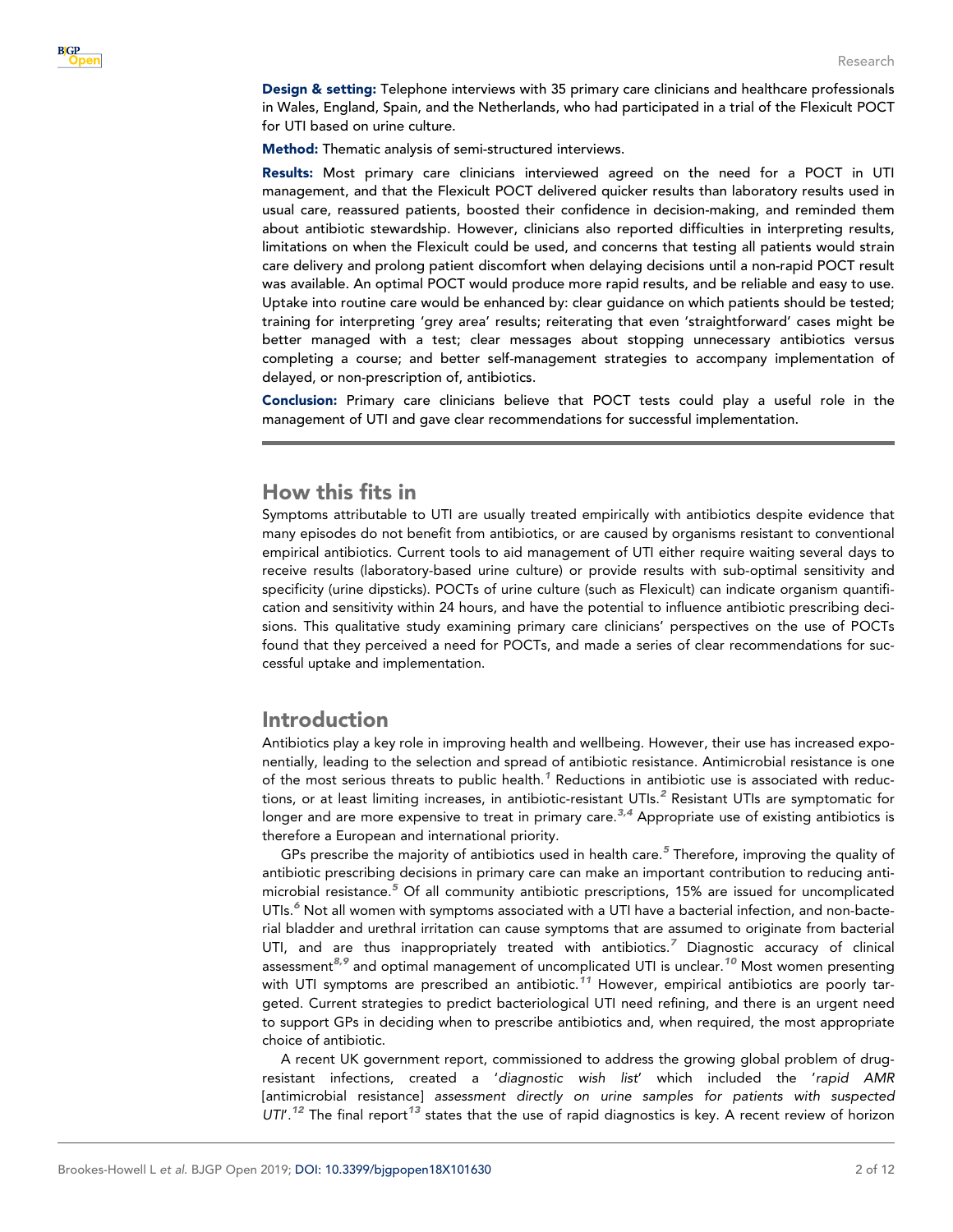scan reports to identify evidence gaps in POCT evaluation found that assessment of the broader impact of diagnostic technologies (for example, acceptability, and societal and organisational conse-quences) are often overlooked.<sup>[14](#page-10-0)</sup> There is a need to understand clinicians' reasoning and their requirements for specific tests, in order to target interventions so that they are useful in a real-life setting and lead to behaviour change.

POC testing for UTI was carried out in the primary care (POETIC) trial.<sup>[15](#page-10-0)</sup> This was a pragmatic, parallel two-arm, individually randomised controlled trial comparing the effects and costs of the Flexicult test-guided diagnostic and treatment strategy for symptoms of uncomplicated UTI in adult women on the overall appropriateness of antibiotic use when compared to standard care. Flexicult is an optimised POCT for quantification and determining sensitivities of UTI used in primary care, with results available within 24 hours

In the POETIC trial, only a third of participants had a laboratory confirmed UTI, and 58.4% were assessed as being prescribed antibiotics inappropriately.<sup>[16](#page-10-0)</sup> The main driver of inappropriate usage was use of antibiotics in women whose laboratory urine culture results did not confirm UTI (49.5%). Use of Flexicult POCT urine culture was found to result in fewer women being prescribed antibiotics at the initial consultation (82.4% versus 88.4%), but by day 3, more participants in the control arm were appropriately taking (or not taking) antibiotics (44.1% versus 39.3%).

Participating clinicians generally prescribed antibiotics for patients in the POCT arm without waiting for the Flexicult results, and seldom withdrew antibiotic treatment when the test indicated no UTI.

Therefore, this qualitative study aimed to gain a deep understanding of clinicians' views about management and diagnosis of UTI in adult women in general, as well as their experiences of using the Flexicult to inform their management decision. More specifically, it aimed to explore the challenges clinicians face in diagnosing and managing UTI, and the extent to which a POCT (such as Flexicult) can be used in an individual clinician's everyday practice setting.

# Method

Semi-structured telephone interviews were conducted with 35 primary care clinicians in research networks in four European countries (Wales, England, Spain, and the Netherlands), all of whom participated in the POETIC trial. Each network aimed to recruit 10 clinicians. Clinicians in the Spanish network were purposefully sampled to include high, middle, and low recruiters into the trial to ensure they had a varied range of experience of using the POCT. A total population sample was used in the other three networks, where there were fewer clinicians to select from, and all clinicians had to be contacted to obtain a sufficient sample size.

Recruitment took place between July–September 2015. Verbal informed consent was taken and audio-recorded over the telephone by the local researchers.

The interview topic guide was developed by the team's qualitative research fellow, in collaboration with interviewers. Telephone interviews were conducted locally by research staff in Spain (a GP and local POETIC Trial researcher), in the Netherlands (a project officer and local POETIC trial researcher), and in England and Wales (one GP and clinical research fellow, and one qualitative research associate). All received detailed face-to-face training in qualitative interviewing techniques, which included theoretical background and the need to reflect on their own professional role in asking and interpreting interview questions, as well as role play and discussion. Interviews were carried out in the clinician's chosen language and audio-recorded. Interviews were semi-structured and consisted of three broad topic sections (typical management for women with suspected UTI, opinions on the Flexicult POCT, and participation in the trial), as shown in Box 1. All interviews were transcribed and translated into English for analysis.

Transcripts were analysed using a thematic analytic method. This involved data familiarisation, generating initial codes, searching, reviewing, and defining themes.<sup>[17](#page-11-0)</sup> A thematic framework was developed. A deductive approach was used to incorporate the research objectives and topic guide, and an inductive approach was used to ensure that new themes, which had not been pre-empted and initiated from the clinicians themselves, were identified in the data. Figure 1 shows the full list of themes and sub-themes used for analysis. The thematic framework was applied to data using qualitative software NVivo (version 10). Developments in the analytic process were recorded through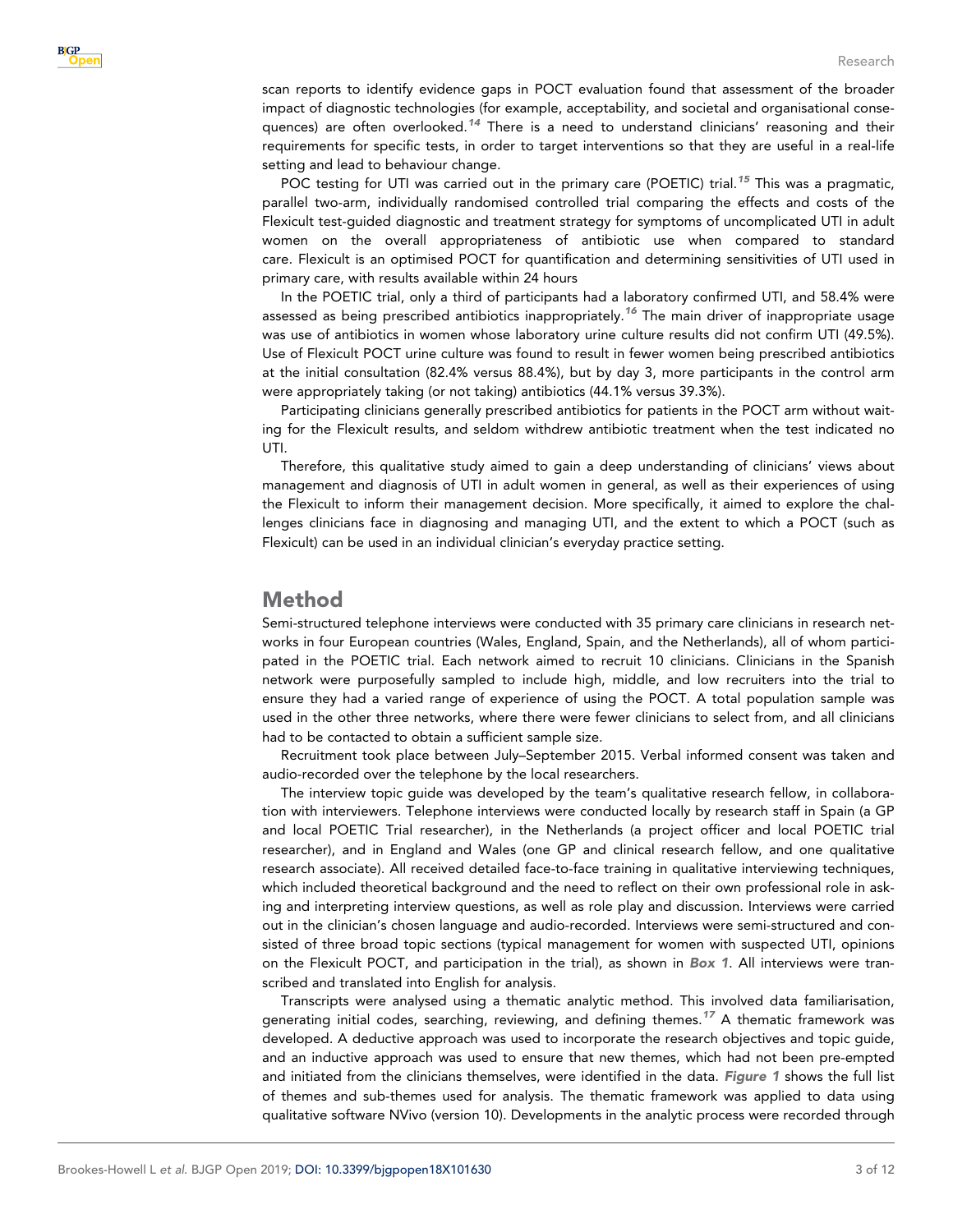#### Box 1. POETIC clinician interview topic guide

#### Typical management for adult women with suspected UTI

- . Could you tell me about your usual approach to diagnosis of suspected UTI in adult women?
- . Could you now describe your usual approach to management of suspected UTI in women?

#### The POCT: Flexicult

- . Can you describe how you integrated using the Flexicult into your consultation?
- . What didn't work well about using the Flexicult?
- . What worked well about using the Flexicult?
- . Could Flexicult help you decide whether or not to prescribe an antibiotic for uncomplicated UTI?
- . During your time in the trial, do you feel the way you managed patients assigned to standard care altered as a result of you participating in this research?
- . Do you feel that there is a need for a POCT in managing UTI?
- . We are beginning our preliminary analysis on the use of the Flexicult. We haven't finished analysis yet, but its looking like antibiotics were sometimes changed, but not so often stopped. Why do you think this was?
- . Do you think antibiotic resistance in UTI is an important problem in your practice?

#### The trial

- . Did your expectations of what would be required of you match your actual experience of being in the trial?
- . Were there any aspects of the trial that you thought worked well?
- . Were there any aspects of the trial that you thought did not work well?
- . How could the trial have been done better, from your perspective?

POCT = point of care test. UTI = urinary tract infection

researcher memos and version control of the codebook. Of the transcripts, 20% were double-coded, reaching 96% agreement, and coding discrepancies were discussed and consensus reached.

# Results

Interviews were conducted with 35 primary care clinicians and healthcare professionals in Wales (*n* = 8), England (*n* = 8), Spain (*n* = 10), and the Netherlands (*n* = 9). More female clinicians were interviewed than males (27 female versus 8 male). In total, 19 GPs and 16 other healthcare professionals (nurses *n* = 10, practice nurses *n* = 3, nurse practitioner *n* = 1, research nurse/research manager *n* = 1, healthcare assistant *n* = 1) were interviewed. The number of years since clinicians qualified ranged from 4–40 years (those most recently qualified clinicians in the Netherlands [mean 13 years], and those qualified longest in England [mean 27.5 years]).

Representative quotes are provided, followed by network code and clinician's study number (see Box 2).

# Challenges of diagnosing and managing suspected UTI in everyday practice

All clinicians described their usual practice of diagnosing suspected UTI as combining patient symptoms and history information. Clinicians in all networks talked about the use of dipsticks to support their clinical diagnosis. However, accounts of when and why the dipstick was used varied and included convenience (if they '*have one handy*' [Spain, GP, 10]) and practice borne over time ('*my old habits die hard'* [England, Nurse, 2]). In the Netherlands, dipslides<sup>[18](#page-11-0)</sup> were also used frequently. In England, Wales, and the Netherlands, clinicians reported asking patients to complete a checklist prior to, or instead of, face-to-face consultation. GPs, citing their experience, tended to express more confidence than nurses in being able to diagnose UTIs accurately. GPs in the Spanish network quantified their confidence level at 70–80%, while those in England, Wales, and The Netherlands were generally more guarded, saying they were '*reasonably*' confident in their diagnosis (Box 2, extract 1). Clinicians openly acknowledged the potential difficulties in getting the diagnosis right. In all networks, midstream urine samples (MSU) were sent to the microbiology laboratory when the clinicians were in any doubt, or if symptoms had not resolved after a first short course of antibiotics (Box 2, extract 2). Clinicians described challenges in diagnosis, centring around factors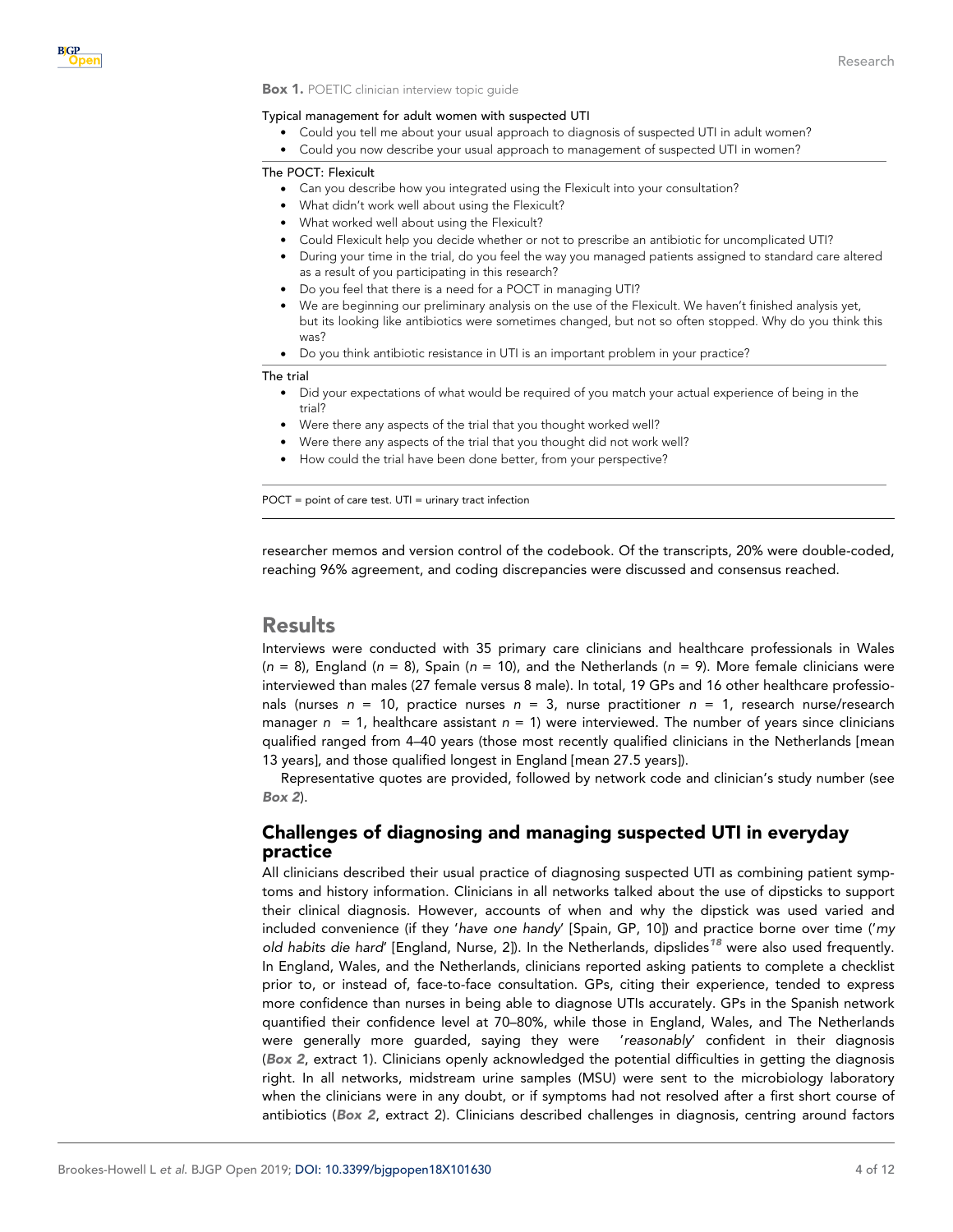| Name                                             | / <b>A</b> Sources | References   |
|--------------------------------------------------|--------------------|--------------|
| $\bigcirc$ 0.1 Intro                             | 22                 | 22           |
| 0.2 Consent                                      | 35                 | 69           |
| 0.3 Demographics                                 | 26                 | 27           |
| 0.4 Procedure                                    | 34                 | 127          |
| 1.0 Standard management of UTIs in Primary Care  | $\mathbf{0}$       | $\Omega$     |
| 1.1 Diagnosis                                    | 34                 | 44           |
| 1.2 Treatment and management                     | 35                 | 47           |
| $\Box$ 1.3 Standard care antibiotics prescribing | 23                 | 26           |
| 1.3.2 type of antibiotics prescribed             | 15                 | 18           |
| 1.4 uncertainty                                  | 24                 | 34           |
| 2.0 Flexicult POCT                               | $\overline{0}$     | $\circ$      |
| 2.1 Training                                     | 35                 | 41           |
| 2.10 Impact on standard management               | 34                 | 51           |
| 2.11 Perceived value of Flexicult                | 29                 | 40           |
| 2.12 Future use in Primary Care                  | 33                 | 46           |
| 2.13 Use of POCTs for managing UTIs              | 25                 | 29           |
| 2.13.1 Ideal POCT for managing UTIs              | 24                 | 24           |
| 2.14 Antibiotic resistance                       | 34                 | 41           |
| 2.15 Explanation for emerging trial results      | 32                 | 32           |
| 2.2 Results interpretation                       | 33                 | 35           |
| 2.3 Use made of results                          | 33                 | 55           |
| 2.4 Flexicult and antibiotics prescribing        | 34                 | 65           |
| 2.5 What worked well                             | 33                 | 53           |
| 2.6 What did not work well                       | 33                 | 53           |
| 2.7 Practicialities of use                       | 16                 | 27           |
| 2.8 Fit Flexicult into consultation              | 31                 | 32           |
| 2.9 Patients' reactions                          | 34                 | 41           |
| 3.0 The POETIC trial                             | $\mathbf{1}$       | $\mathbf{1}$ |
| 3.1 Expectations                                 | 33                 | 35           |
| 3.2 What worked well about the trial             | 32                 | 51           |
| 3.3 What did not work well about the trial       | 27                 | 38           |
| 3.4 Suggested improvements                       | 16                 | 17           |
| 3.5 Future participation in research             | 34                 | 34           |
| 3.5 Trial recruitment                            | 28                 | 33           |
| 4.0 Finish                                       | 30                 | 30           |

Figure 1. Thematic framework developed to analyse interview data

**B**GP nen

> such as vague symptoms, contaminated MSU samples, and/or mixed growth (Box 2, extract 3). Treatment decisions were usually made after face-to-face contact and dipstick testing. However, if the UTI seemed straightforward and was not recurrent, decisions were also based on telephone consultations.

# Using a POCT (Flexicult) to manage suspected UTI in a real practice setting

# Advantages: confidence boosting, speedy results, awareness raising, and interesting technology

Clinicians expressed increased confidence in diagnosing UTI, as the Flexicult complemented their assessment of symptomatic patients. The test both confirmed the presence of UTI and indicated which antibiotic was appropriate to prescribe, offering more targeted treatment within 24 hours instead of the 3–4 days it usually took to obtain laboratory results (Box 2, extract 4). Clinicians felt that this opportunity for faster results, compared to an MSU, was one of the test's greatest advantages.

In addition to increasing confidence and producing faster results than laboratory tests, some clinicians described the test as having an impact on awareness raising for themselves as health professionals. They felt that the test had a positive impact on standard care during the trial as it acted as a reminder that potential UTI symptoms may indicate different underlying conditions. Furthermore, many reported that this awareness stayed with them in the post-trial period (Box 2, extract 5).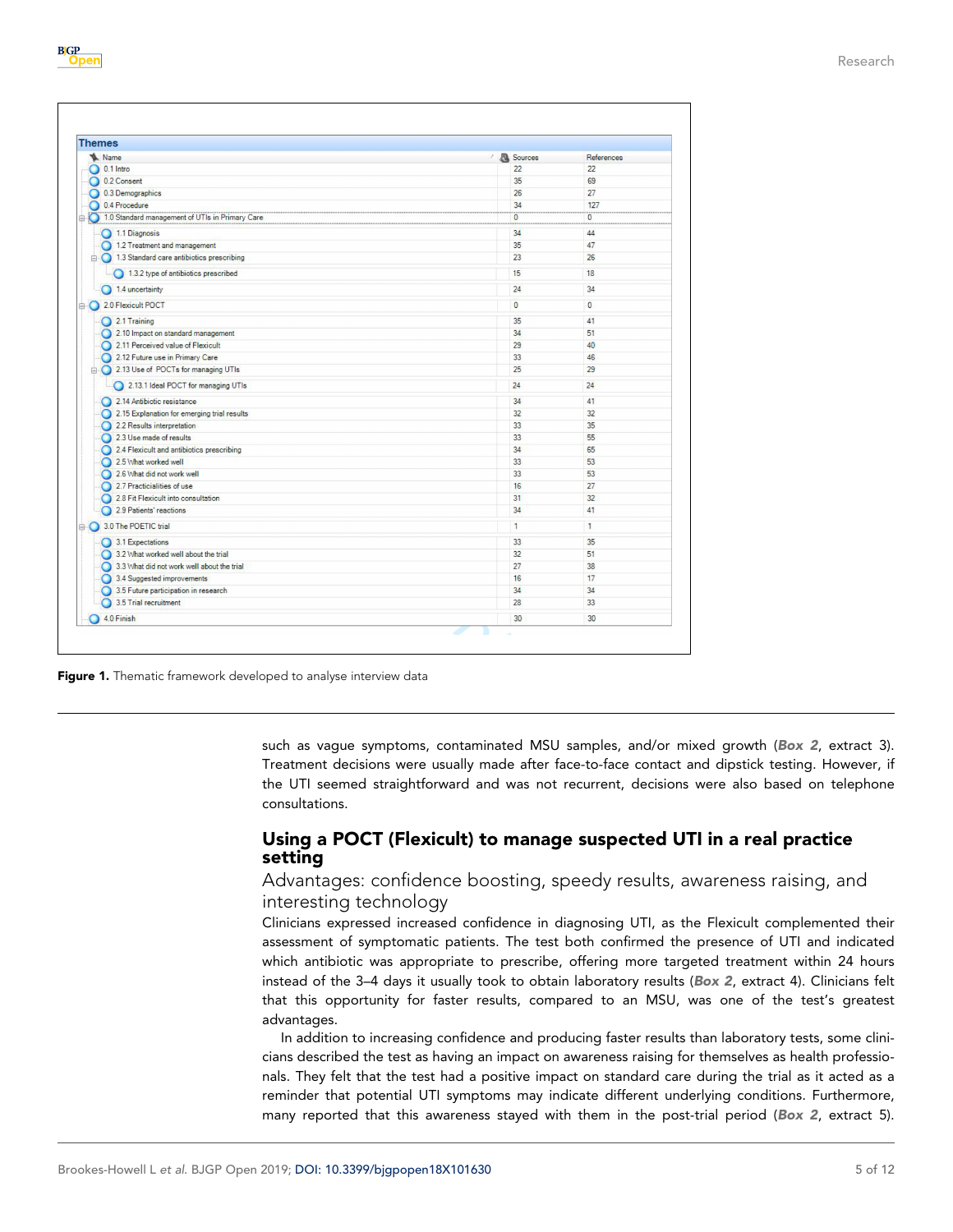**Box 2.** Illustrative data quotes

| <b>Extract</b> | Clinician quote                                                                                                                                                                                                                                                                                                                                                                                                                                                                                                                          |
|----------------|------------------------------------------------------------------------------------------------------------------------------------------------------------------------------------------------------------------------------------------------------------------------------------------------------------------------------------------------------------------------------------------------------------------------------------------------------------------------------------------------------------------------------------------|
|                | Challenges of diagnosing and managing suspected UTIs in everyday practice                                                                                                                                                                                                                                                                                                                                                                                                                                                                |
| 1              | If they [the patients] are er fairly sure they have an uncomplicated UTI, i.e., no systemic features, er<br>dysuria frequency and urgency, or at least two out of those three um, they're happy with the diagnosis,<br>they're over eighteen, they're not pregnant, um, and they don't have any significant allergies or anything,<br>we would usually prescribe them a three day course of trimethoprim over the phone. [I: 'Okay and, er,<br>how confident do you feel in making the diagnosis of UTI?] 'Reasonably.' (England, GP, 3) |
| 2              | 'Sometimes it can be extremely difficult Initial diagnosis can be, well, um, thrush in particular. Um,<br>sometimes you can be, um, very confident but there are, there are cases where it can be quite, quite<br>difficult and in those cases we would send the specimen for MSU.' (Wales, Practice Nurse, 7)                                                                                                                                                                                                                           |
| 3              | If the nitrite does not show anything and we use a culture and sometimes it is contaminated urine, so''<br>then it looks like there are bacteria on it while this is sometimes not the case. In most instances this is the<br>case, but sometimes it may give an incorrect result, that some mixed flora is shown.' (the Netherlands,<br>Nurse, 7)                                                                                                                                                                                       |
|                | Using Flexicult POCT to manage suspected UTI in a real practice setting                                                                                                                                                                                                                                                                                                                                                                                                                                                                  |
| 4              | I absolutely feel it [the Flexicult] would be added value to a GP practice because you are able to give<br>more targeted and specific treatment because you know straight away which antibiotics you should<br>give, so I think that in the future those dipslides will become a thing of the past, that this Flexicult will<br>become a nice innovation.' (the Netherlands, Nurse, 4)                                                                                                                                                   |
| 5              | I am now more aware that not everything should be identified as an urinary tract infection [] The only<br>problem is that our only tool is the Labstix [] Maybe this is just temporary and afterwards we will revert<br>to our usual habits, and you don't want to miss any infections.' (Spain, GP, 8)                                                                                                                                                                                                                                  |
| 6              | I think we are probably more inclined with a lot of patients to send the samples and contact the patient if<br>it comes back with an, with an infection rather than you know, just giving in to the patient I suppose when<br>they're sitting in front of you.' (Wales, Nurse, 5)                                                                                                                                                                                                                                                        |
| 7              | That would be quite exciting [I: mmhm] just to see something in front of me because obviously I don't<br>work in a lab, I haven't been in a lab for years [I: mmhm] but it was something that I could see [I: mmhm]<br>working or not working. [] even the receptionist [I: mmhm] "What are you doing?" [I: mmhm] "What<br>are you growing?" [I: mmhm] so they were involved in the study.' (England, Practice Nurse, 5)                                                                                                                 |
|                | Using Flexicult POCT to manage suspected UTI in a real practice setting: disadvantages                                                                                                                                                                                                                                                                                                                                                                                                                                                   |
| 8              | 'It's all about time [I: yes, yes yes] so um, I know, at the end of the day, I wouldn't, I certainly wouldn't<br>want to be doing er Flexicult on every single patient [] if this became routine to us [I: mmhm] well, we<br>would be doing four times more, er, Flexicult than we did [in the trial] [I: right] and that would certainly<br>need another, another member of staff, person to perform those tests really.' (Wales, GP, 1)                                                                                                |
| 9              | [On whether Flexicult might be used in the future in routine care] 'I wonder if it will actually happen,<br>because they are expensive, they are more expensive than dipslides.' (the Netherlands, Nurse, 4)                                                                                                                                                                                                                                                                                                                             |
| 10             | 'Obviously if it was Friday, it was difficult because we weren't going to be there and they did quite quickly<br>overcook. I don't know how well, erm, thermostatically regulated our oven was but, erm, if you left it<br>much beyond the 24 hours because you forgot or a bit, er, too busy it would already begin to take an<br>overall brown appearance.' (England, Nurse, 2)                                                                                                                                                        |
| 11             | 'By the time we finished we felt a lot more confident and actually felt we were doing it properly, er, and<br>reading it off. I think I got, er, the doctors to look at the first one or two with me [] I think it became<br>more useful probably just as we got more used to it.' (England, Nurse, 2)                                                                                                                                                                                                                                   |
|                | Using Flexicult POCT to manage suspected UTI in a real practice setting: managing patient expectations                                                                                                                                                                                                                                                                                                                                                                                                                                   |
| 12             | 'At first I found it a bit difficult, I mean, yes, it will give you useful information in 24 hours but at the precise<br>moment when you diagnose, then, and actually, it didn't change my approach that much.' (Spain, GP, 6)                                                                                                                                                                                                                                                                                                           |
| 13             | With a type of acute urinary tract infection where people have a lot of symptoms, [] people simply<br>have a fever, or something like that, well then you are not going to wait. And some people, it is also a<br>kind of service orientation, if people have a lot of symptoms and say they cannot cope, then you just<br>cannot wait 24 hours.' (the Netherlands, Nurse, 3)                                                                                                                                                            |
| 14             | 'They liked it because they felt we were keeping an eye on them.' (Spain, GP, 9)                                                                                                                                                                                                                                                                                                                                                                                                                                                         |
| 15             | I think ladies are willing to, um, wait, uh, would be willing to wait more for a prescription if they knew that<br>they were going to be getting some results in say 24 hours, as opposed to having to wait three or four<br>days for a lab result.' (England, Practice Nurse, 6)                                                                                                                                                                                                                                                        |
|                | Impact of Flexicult on antibiotic prescribing in a real practice setting                                                                                                                                                                                                                                                                                                                                                                                                                                                                 |
| 16             | It was very positive and useful, because you would obtain the results in a very short period of time, so'<br>you would be able to contact the patient if the antibiotic you had prescribed wasn't the right one. It is a<br>technique which could be very useful in primary care.' (Spain, GP, 1)                                                                                                                                                                                                                                        |
|                | Box 2 continued on next page                                                                                                                                                                                                                                                                                                                                                                                                                                                                                                             |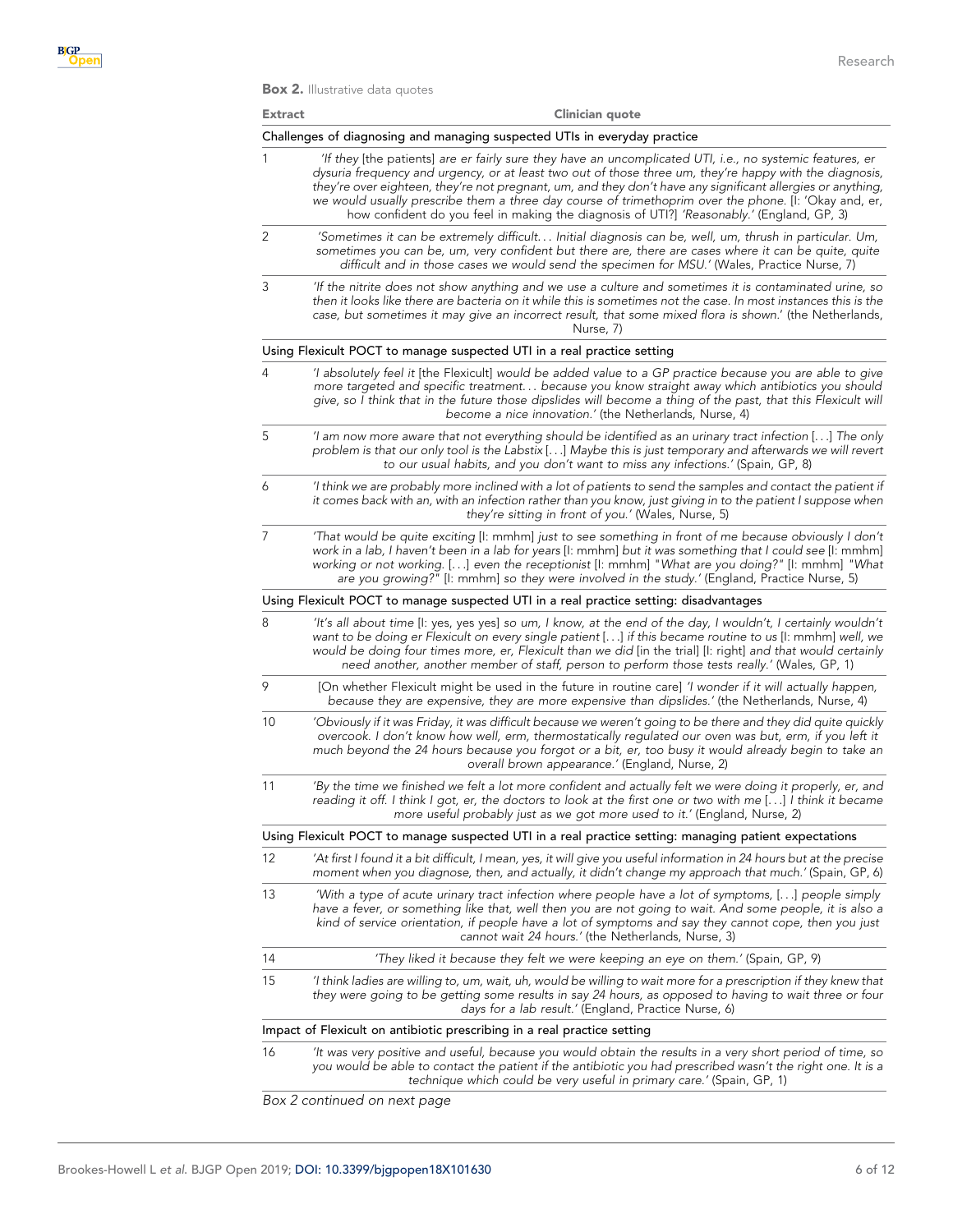#### Box 2 continued

| <b>Extract</b> | Clinician quote                                                                                                                                                                                                                                                                                                                                                                                                                       |  |  |  |  |
|----------------|---------------------------------------------------------------------------------------------------------------------------------------------------------------------------------------------------------------------------------------------------------------------------------------------------------------------------------------------------------------------------------------------------------------------------------------|--|--|--|--|
| 17             | [On the need for fast diagnosis systems for uncomplicated patients] ' <i>I</i> believe we don't [] Actually, we<br>don't even use urine strips. Because it is actually very easy, with empirical treatment, in Spain at least, a<br>monodose and that's it.' (Spain, GP, 9)                                                                                                                                                           |  |  |  |  |
| 18             | I don't feel it was a hugely time-consuming exercise, performing that, and if the patient, if a sample was<br>requested it could be done, it didn't have to be done there and then, it could be done later on [I: mmhm]<br>later on in the morning.' (Wales, Research Nurse, 8)                                                                                                                                                       |  |  |  |  |
|                | Requirements of an optimal POCT                                                                                                                                                                                                                                                                                                                                                                                                       |  |  |  |  |
| 19             | ' having it as a tool when in doubt, or in cases where, we sometimes speculate with treatment, to cover,<br>don't we? Because, in these cases, yes it would help. When you think "I wouldn't prescribe it, but as I<br>might have to wait a week for the urine culture, and it is a long time, then I prescribe it". If we had the<br>Flexicult, in these cases, then maybe yes.' (Spain, GP, 2)                                      |  |  |  |  |
| 20             | [On whether a POCT is useful in managing UTI] 'It, as I say, has not altered my, um, my prescribing um<br>performance [I: yeah, mmhm] uhm, I don't think it showed that I was missing [signs] [I: mmhm] I don't<br>think it showed that I was prescribing, er, antibiotics inappropriately, I think it, you know, my clinical<br>judgment, I think, er, was fairly consistent with the results of the, uhm, cultures.' (Wales, GP, 1) |  |  |  |  |
| 21             | Turns a straightforward consultation into something that takes a long time [I: right] and then you've got<br>to follow it up again the next day, so we just don't have the time to do that.' (England, GP, 4)                                                                                                                                                                                                                         |  |  |  |  |
| 22             | 'It might seem quite easy, it's easy to see a UTI, and just give people antibiotics and send them on their<br>way [I: mmhm] but actually properly unpicking it and doing it properly longer term may save us a lot more<br>in the future. So I reckon as a point of care test it is needed, it's helpful.' (Wales, GP, 2)                                                                                                             |  |  |  |  |
|                | $MSU$ = midstream urine. POCT = point of care test. UTI = urinary tract infection.                                                                                                                                                                                                                                                                                                                                                    |  |  |  |  |

Additionally, some clinicians felt that using Flexicult brought home the issue of prudent antibiotic prescribing and antibiotic resistance (Box 2, extract 6).

A number of clinicians engaged in the opportunity to use novel technology, with some describing how interesting it was to see science in action. Nurse practitioners, in particular, described taking a personal interest in studying the test results. Some reported that they had gone to read the plates on their off days, and one described carrying around the incubator between practice locations on her moped. Where interpretation of results became a joint effort between practice staff, this helped to create a positive work atmosphere (Box 2, extract 7).

# Disadvantages and problems: strain on resources and interpretation of plates

In spite of its generally positive reception, clinicians showed a keen awareness of the various tensions between the need to provide fast and reliable diagnoses and treatment, and the limitations inherent in increasingly overburdened healthcare systems. Singled out in this respect were staffing issues, with little or no spare capacity to prepare, cultivate, read, and follow up on the results of the test. Clinicians felt that this problem would be compounded if Flexicult were to be used for all suspected UTI cases, rather than just a limited number of trial recruits (Box 2, extract 8). Practicality and cost were also mentioned, as clinicians were concerned about the short shelf life of the plates and potential expense associated with maintaining regular stock, suggesting that integrating the test into routine workflow might be problematic (Box 2, extract 9). In addition, standard weekend practice closures meant that Flexicult use had to be in many practices as '*a Monday to Thursday thing*' (Wales, GP, 1), as no one was available to record test results over the weekend (Box 2, extract 10).

Ease of interpretation was an issue for some clinicians, as some experienced difficulties in interpreting the test (Box 2, extract 11). They indicated that actual plates did not conform neatly to the examples presented during training and handbook pictures.

## The use of a POCT and managing patient expectations

Some clinicians expressed concern about waiting to obtain test results (Box 2, extract 12). They felt that some patients would be in too much discomfort to wait for a result and would prefer immediate antibiotics (Box 2, extract 13). However, others reported that patients felt reassured, as if their situation was being monitored, implying increased level of care and treatment (Box 2, extract 14). Some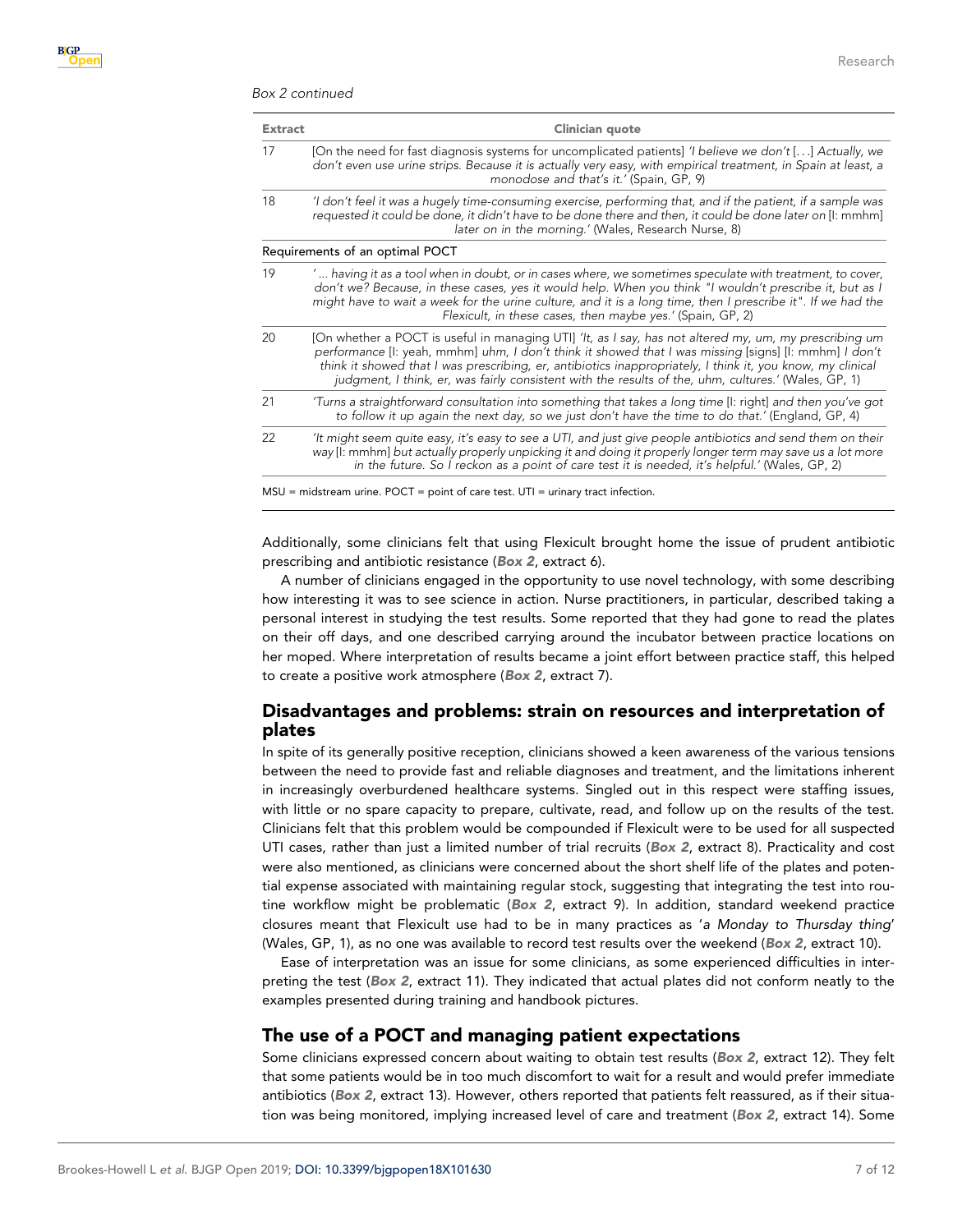felt that the test could be used to make delayed scripts more acceptable to patients (Box 2, extract 15).

### Impact of Flexicult on antibiotic prescribing in a real practice setting

At the time of interview, the emerging trial results indicated antibiotics were sometimes changed to an appropriate antibiotic if there was resistance (Box 2, extract 16), but were frequently not stopped, even after a test indicated no UTI. Interviewees were asked to reflect on this and provide a possible explanation based on their own experience. The majority of responders surmised that, as treatment for UTIs tends to be for 3–5 days, patients may have already taken most of their medication before they could be contacted, and that finishing a course of antibiotics might be seen as the more important health message. In Spain, a single 'monodose' may be prescribed, meaning that by the time the Flexicult result was available, patients would have completed the antibiotic regime (Box 2, extract 17). Others indicated that the trial results did not reflect their own practice, as they *did* stop unnecessary antibiotics or inform patients not to use deferred scripts.

The test was perceived as helpful in prescribing for people whose MSU results came back as mixed growth. It was also deemed potentially more important in older people with recurrent UTIs rather than uncomplicated UTI.

Overall reactions to the Flexicult test were positive, with a minority of health professionals saying that they saw little value in the test. Most thought that problems associated with the test (such as limited staff capacity and cost) were offset by the perceived advantages of the test, or the difficulties were deemed to be manageable (Box 2, extract 18). However, for situations where the practitioner felt quite confident that they were making the right diagnosis, the test was judged to offer little added value to current practice.

The perceived impact of Flexicult use on antibiotics prescribing appears evenly divided between 'no change' and 'more awareness and therefore more cautious prescribing habits'. For some responders, Flexicult allowed delayed scripts to be used, which patients could pick up after results were available. For others, antibiotics were prescribed as per local protocols but, importantly, if the results indicated that a change in the prescription was necessary, then patients would be contacted.

## Requirements of an optimal POCT

When considering the perceived value of the Flexicult test in future practice, the majority of clinicians felt that it had value for UTI management. Other clinicians were mostly fairly positive about the value of the test but either felt it would only be needed for complicated cases (Box 2, extract 19), or that it would not be viable in its current form due to staffing issues or cost. The two remaining clinicians categorically expressed that they would not use Flexicult in future UTI management due to the time it took to do the test, or that the test had not changed their treatment decisions (Box 2, extract 20). Clinicians had varying views about the usefulness of the test in various scenarios. One clinician in England felt that the test would add extra time onto a *'straightforward consultation'* (Box 2, extract 21), and therefore was not particularly useful. However, a clinician in Wales felt that using the test to unpick an '*easy*' case of UTI, might save time in the future by getting the diagnosis and management right quicker, and limiting the need for patients to re-consult (Box 2, extract 22). Some clinicians felt the test would be most useful for specific patient groups including those with '*innocuous symptoms*' (Wales, GP, 2), older patients, young patients, and males.

When describing the 'ideal' test, the key component seemed to be fast results (instant or sameday), with ease of use, and accuracy and reliability mentioned far less. Many, particularly clinicians in the Netherlands cited Flexicult as the ideal test, but some felt that it would be better if the results were available quicker. One suggested a quicker version of the test, which used a midstream urine sample to show strong, mild, or moderate pathogen immediately, the same stick then being placed in an incubator to read the next morning .

# **Discussion**

## Summary

Overall reactions to the urine culture POCT were positive. The perceived impact of Flexicult use on antibiotic prescribing appears evenly divided between 'no change' and 'more awareness and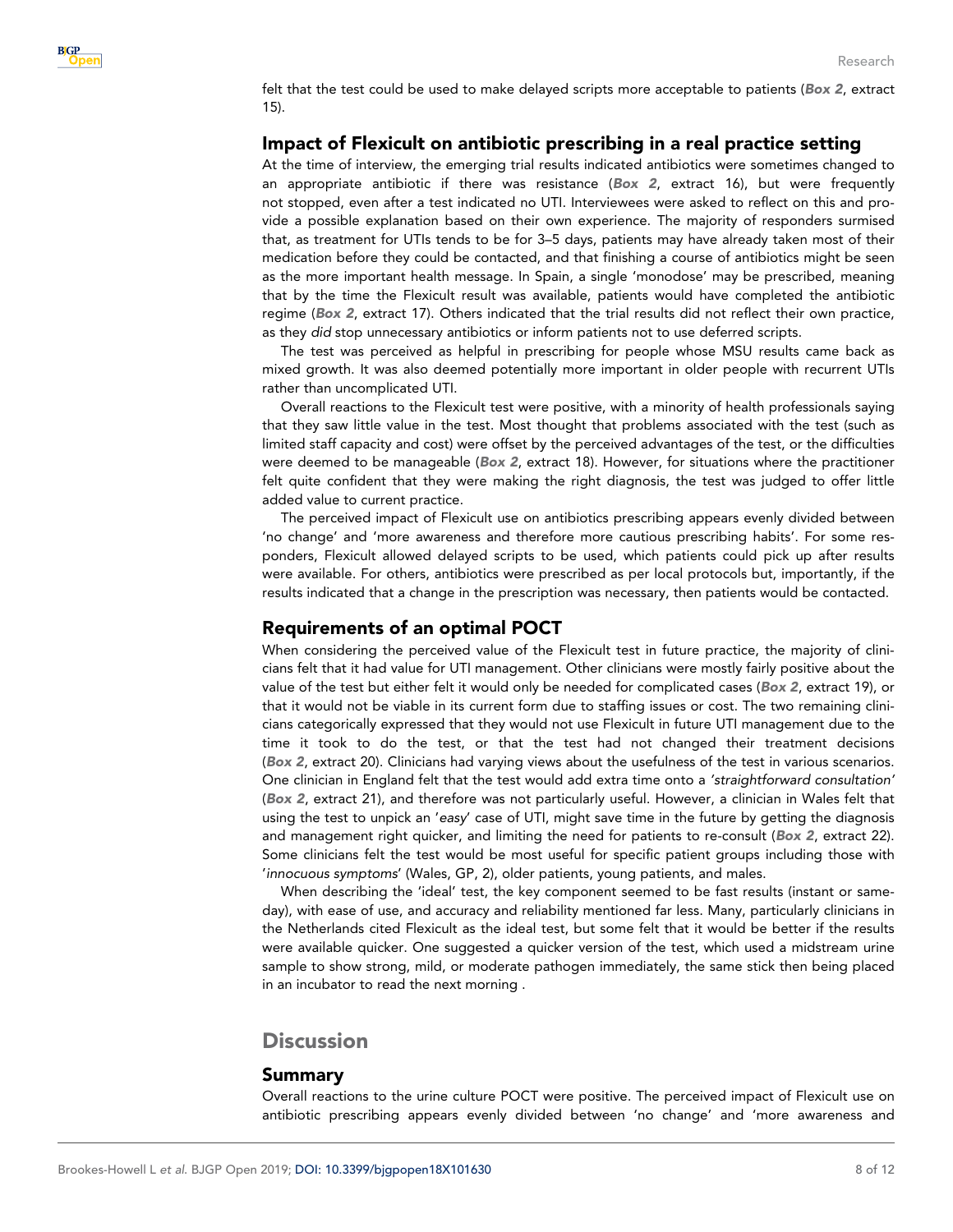

therefore more cautious prescribing habits'. The randomised controlled trial (RCT) associated with this study showed that antibiotics were sometimes changed but were frequently not stopped, even after the test indicated no UTI. This qualitative study showed that most clinicians felt that this may be because finishing a course of antibiotics might be seen to be the more important health message.

Clinicians overwhelmingly felt that a POCT for UTI management would be useful. When describing the 'ideal' test, the key component seemed to be fast results, while ease of use and accuracy and reliability were mentioned far less. Many described the Flexicult POCT as the ideal test but some felt that it would be better if it gave faster results.

## Strengths and limitations

Qualitative interviews were used to capture the experiences of actual trial implementers on the use of the Flexicult test in the POETIC trial, rather than asking clinicians to reflect hypothetically on POCT use in UTI management.

Views on UTI management and POCT use were captured across different European countries.

Participating clinicians were affiliated to a research network so may not have been representative of all clinicians in their country.

Qualitative interviews gather reports of behaviour and attitude rather than actual behaviour, but by allowing clinicians to introduce and elaborate on themes spontaneously, the authors were able to gain an impression of the themes that held most prominence for the clinicians themselves.

## Comparison with existing literature

This interview study and the results of the RCT $^{16}$  $^{16}$  $^{16}$  showed that, while many clinicians reported the need for a POCT for patients with UTI symptoms, they also expressed a relatively high degree of confidence in diagnosis of UTI based on clinical practice. This discrepancy has important implications for the successful uptake of a POCT in practice; as Cals *et al* explained, POCTs only offer added value when the clinician is uncertain about the diagnosis.<sup>[19](#page-11-0)</sup>

The clinicians in this study expressed concerns about Flexicult similar to those described by Wood *et al* in relation to a POCT for lower respiratory tract infection.<sup>[21](#page-11-0)</sup> In particular, they identified time to result, simplicity of interpreting test result, and increased workload involved in carrying out the test as potential problems. Clinicians considering hypothetical use of a POCT in Wood *et al* most commonly expressed concern about test accuracy, but this concern was not highlighted by the clinicians interviewed in the present study, where the POCT was actually used in practice.<sup>[20](#page-11-0)</sup>

Some clinicians expressed concern about interpreting results, in that the culture growths did not look like the examples in training. Hullegie *et al* analysed the results of the associated RCT and confirmed major discrepancies between clinicians' interpretations of the POCT versus laboratory staff interpretations of photographs and laboratory culture results. They warn that photographs of the urine culture plates should not be considered as a reliable diagnostic device.<sup>[21](#page-11-0)</sup>

This study found that the waiting time to the test result was important to clinicians. This corre-sponds with previous work identifying criteria to evaluate the use of a potential POCT.<sup>[19](#page-11-0)</sup> In considering how fast a POCT needs to be, the authors of that study stated that the minimum requirement is that the result must be available within the timeframe in which a decision must be made.<sup>[19](#page-11-0)</sup> Therefore, for the Flexicult POCT to be truly useful, the present authors suggest clinicians need to re-define the decision-making period for UTI management to include the 24 hour period following the consultation, rather than limit it to the timeframe of the consultation itself.

Previous research<sup>[16,22](#page-11-0)</sup> has shown that antibiotic prescribing for UTI is not improved by clinicians knowing organism sensitivity, and that test specificity and being able to confirm a diagnosis of UTI is clinically more important. This study showed that clinicians did not frequently stop patients taking antibiotics, even after the POCT results indicated no UTI. Therefore, ways to encourage clinicians to use the test to inform patients to stop taking antibiotics are needed.

#### Implications for research and practice

In order to understand whether clinicians would use a POCT in practice, it was necessary to understand whether they felt that diagnosing and managing UTI was a challenge. If clinicians perceive some UTI cases as a straightforward consultation, then the uptake of a test is likely to be less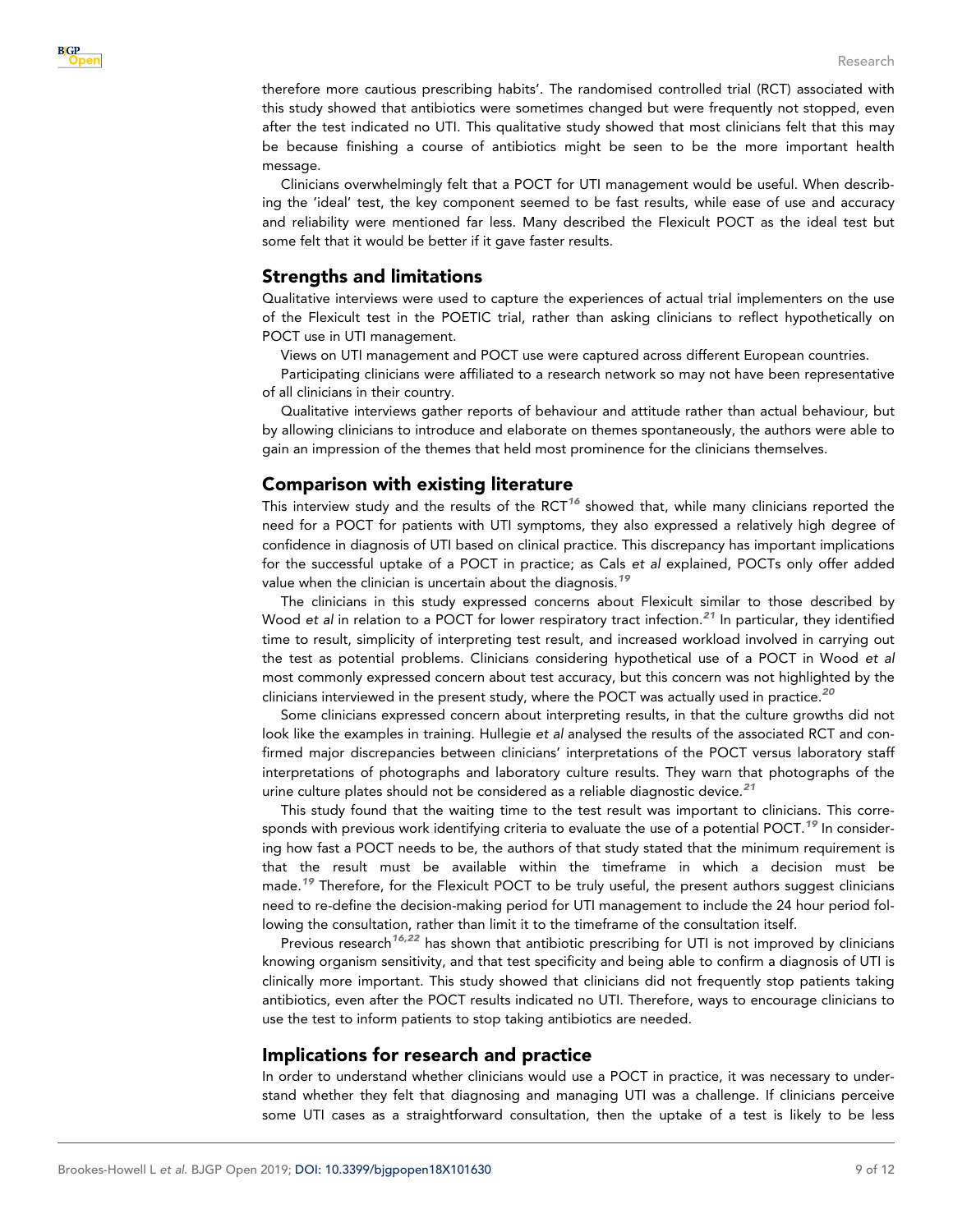successful. GPs tended to express more confidence than nurses in being able to diagnose correctly, although clinicians openly acknowledged the potential difficulties in getting the diagnosis right.

The POETIC trial found 58.4% of women may have been prescribed antibiotics inappropriately, suggesting that there is a discrepancy between the confidence in diagnosis expressed by clinicians and actual practice. Critically, the clinicians in the RCT tended to diagnose UTI if there was some growth on the plate, when the laboratory considered that there was insufficient growth to meet the threshold for a laboratory diagnosis of a UTI.<sup>[16](#page-10-0)</sup> This relates to Finucane's call to rethink the management of the urinary microbiome, as urine is not sterile and the urinary tract hosts diverse microbiota. Therefore, a definition of UTI based on bacteriuria being present may result in inappropriate antibiotic treatment which results in no change. $^7$  $^7$  It is possible that, to a clinician faced with a symptomatic woman and some growth in the urine, the imperative to stop antibiotics is not strong in that context; for example, the technology alone is not sufficient to convince the clinician to stop antibiotics. This would imply that a test is needed that is more closely aligned with patient symptoms and predicting benefit from antibiotics, than one which predicts a laboratory threshold for organism quantification to meet a threshold for UTI diagnosis.

It was found that some clinicians felt that the test had limited value in uncomplicated cases and situations where they felt quite confident that they were making the right diagnosis. Therefore, there is a need to emphasise to clinicians that research shows that UTI is difficult to diagnose effectively without the aid of test results; even in situations when the clinician thinks that a case is straightforward, they may be incorrect in their diagnosis and therefore a POCT may be beneficial in assisting diagnosis and guiding treatment decisions. Future training should also be modified to include 'grey areas' in interpretation of the Flexicult results.

It was also found that clinicians perceived the Flexicult as being more helpful for older patients, and that they had concerns with using the test in a non-trial setting, when the test could be used for all patients. Future work needs to consider whether a POCT would be used for all patients or selected cases.

Regarding the value of knowing organism sensitivities at the point of care, very few UTIs caused by resistant organisms were found, so the value of knowing sensitivities at the point of care for uncomplicated UTIs is probably not great.

There needs to be clinician education for using test results to stop antibiotics once prescribed, as well as changes in antibiotic type. In the wider context of doctor–patient communication, a clinician asking a patient to stop taking antibiotics they had previously prescribed may be seen as a face-threatening act,<sup>[23](#page-11-0)</sup> thus making the clinician appear uncertain to the patient, and having a detrimental effect on the doctor-patient relationship with regards to the patient's trust in their clinician's skills. Clinicians should be provided with communicative strategies to manage perceived uncertainty with patients without appear to lack in confidence or expertise. Some clinicians reported that patients felt reassured with the idea of the accurate results that Flexicult offered 24 hours later, so stressing the need for clinicians to delay decisions in order to use their expertise to interpret test results would be key. Education with clinicians needs to clarify the most important health message to pass on to patients, whether it is stopping unnecessary antibiotic treatment, or finishing the antibiotic course once started.

Finally, it is important to recognise the social context of the clinician faced with a symptomatic patient, and their ability to address patient preference for antibiotics, and/or desire to alleviate the patient's discomfort. Strategies are needed to encourage clinicians to advise patients with UTI symptoms to delay starting antibiotics until a POCT result is known. One way to do this would be to provide clinicians with an alternative to offer symptomatic patients if they are delaying prescribing or stopping antibiotics. Giving clinicians a package of self-management strategies to 'prescribe' to patients instead of antibiotics may make it easier and more socially acceptable for clinicians to delay, or not prescribe, antibiotics to women experiencing symptomatic discomfort.

#### Funding

The Point Of carE Testing for urinary tract Infection in primary Care (POETIC) study was part of the EU funded Resistance in Gram-Negative Organisms: Studying Intervention Strategies (R-GNOSIS), (reference number: FP7 HEALTH.2011.2.3.1-3, #282512).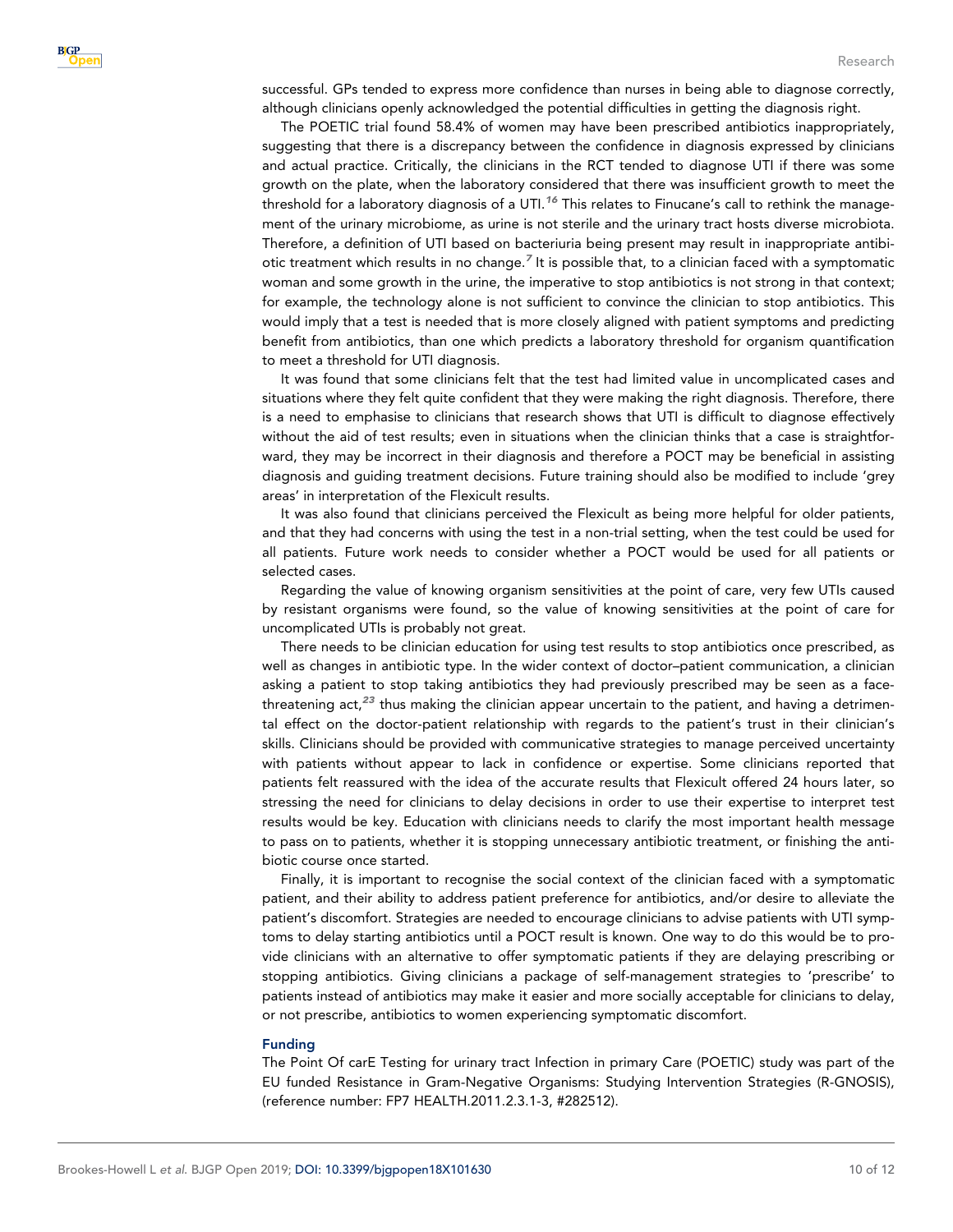<span id="page-10-0"></span>

#### Ethical approval

The study was approved by the Research Ethics Committee for Wales (now known as REC3), recognised by the United Kingdom Ethics Committee Authority (reference number: 12/WA/0394); the Jordi Gol i Gurina Ethics Committee in Barcelona (reference number: AC13/01); and the Utrecht Medical Ethics Assessment Committee (reference number: 13/304) in the Netherlands.

#### **Provenance**

Freely submitted; externally peer reviewed.

#### Acknowledgements

The authors would like to thank SSI (Statens Serum Institute) and its team for providing the Flexicult plates, and delivering training to the research team and participating sites. The authors would also like to acknowledge the contribution of Freda McKenzie, as the patient/public representative on the trial management group, and the contribution of the Study Steering Committee members, Alastair Hay, Andrew Lovering, and Toby Provost. The authors would also like to acknowledge the support from the local Primary Care Research Networks, Comprehensive Local Research Networks, Health and Care Research Wales (HCRW) Support Delivery Service, and the primary care clinicians who participated in the study. The Centre for Trials Research is funded by HCRW and Cancer Research UK.

## References

- 1. World Health Organization. Global action plan on antimicrobial resistance. 2015. [http://www.who.int/](http://www.who.int/antimicrobial-resistance/publications/global-action-plan/en/) [antimicrobial-resistance/publications/global-action-plan/en/](http://www.who.int/antimicrobial-resistance/publications/global-action-plan/en/) (accessed 20 Mar 2019).
- 2. Butler CC, Dunstan F, Heginbothom M, *et al*. Containing antibiotic resistance: decreased antibiotic-resistant coliform urinary tract infections with reduction in antibiotic prescribing by general practices. *Br J Gen Pract* 2007; 57(543): 785–792.
- 3. Alam MF, Cohen D, Butler C, *et al*. The additional costs of antibiotics and re-consultations for antibioticresistant Escherichia coli urinary tract infections managed in general practice. *Int J Antimicrob Agents* 2009; 33(3): 255–257. [doi: 10.1016/j.ijantimicag.2008.08.027](http://dx.doi.org/10.1016/j.ijantimicag.2008.08.027)
- 4. Butler CC, Hillier S, Roberts Z, *et al*. Antibiotic-resistant infections in primary care are symptomatic for longer and increase workload: outcomes for patients with *E. coli* UTIs. *Br J Gen Pract* 2006; 56(530): 686– 692.
- 5. Costelloe C, Metcalfe C, Lovering A, *et al*. Effect of antibiotic prescribing in primary care on antimicrobial resistance in individual patients: systematic review and meta-analysis. *BMJ* 2010; 340:c2096. [doi: 10.1136/](http://dx.doi.org/10.1136/bmj.c2096) [bmj.c2096](http://dx.doi.org/10.1136/bmj.c2096)
- 6. Mazulli T. Resistance trends in urinary tract pathogens and impact on management. *J Urol* 2002; 168(4 Pt 2): 1720–1722.
- 7. Finucane TE. 'Urinary tract infection' and the microbiome. *Am J Med* 2017; 130(3): e97–e98. [doi: 10.1016/j.](http://dx.doi.org/10.1016/j.amjmed.2016.08.018) [amjmed.2016.08.018](http://dx.doi.org/10.1016/j.amjmed.2016.08.018)
- 8. Little P, Turner S, Rumsby K, *et al*. Developing clinical rules to predict urinary tract infection in primary care settings: sensitivity and specificity of near patient tests (dipsticks) and clinical scores. *Br J Gen Pract* 2006; 56(529): 606–612.
- 9. Bent S, Nallamothu BK, Simel DL, *et al*. Does this woman have an acute uncomplicated urinary tract infection? *JAMA* 2002; 287(20): 2701–2710. [doi: 10.1001/jama.287.20.2701](http://dx.doi.org/10.1001/jama.287.20.2701)
- 10. Car J. Urinary tract infections in women: diagnosis and management in primary care. *BMJ* 2006; 332(7533): 94–97. [doi: 10.1136/bmj.332.7533.94](http://dx.doi.org/10.1136/bmj.332.7533.94)
- 11. Little P, Merriman R, Turner S, *et al*. Presentation, pattern, and natural course of severe symptoms, and role of antibiotics and antibiotic resistance among patients presenting with suspected uncomplicated urinary tract infection in primary care: observational study. *BMJ* 2010; 340:b5633. [doi: 10.1136/bmj.b5633](http://dx.doi.org/10.1136/bmj.b5633)
- 12. O'Neill J. *Rapid diagnostics: stopping unnecessary use of antibiotics. Review on antimicrobial resistance*. London: Wellcome Trust and HM Government, 2015.
- 13. O'Neill J. *Tackling drug-resistant infections globally: final report and recommendations. Review on antimicrobial resistance*. London: Wellcome Trust and HM Government, 2016.
- 14. Verbakel JY, Turner PJ, Thompson MJ, *et al*. Common evidence gaps in point-of-care diagnostic test evaluation: a review of horizon scan reports. *BMJ Open* 2017; 7(9): e015760. [doi: 10.1136/bmjopen-2016-](http://dx.doi.org/10.1136/bmjopen-2016-015760) [015760](http://dx.doi.org/10.1136/bmjopen-2016-015760)
- 15. Bates J, Thomas-Jones E, Pickles T, *et al*. Point of care testing for urinary tract infection in primary care (POETIC): protocol for a randomised controlled trial of the clinical and cost effectiveness of FLEXICULT<sup>'</sup> informed management of uncomplicated UTI in primary care. *BMC Family Pract* 2014; 15: 187. [doi: 10.1186/](http://dx.doi.org/10.1186/s12875-014-0187-4) [s12875-014-0187-4](http://dx.doi.org/10.1186/s12875-014-0187-4)
- 16. Butler CC, Francis NA, Thomas-Jones E, *et al*. Point-of-care urine culture for managing urinary tract infection in primary care: a randomised controlled trial of clinical and cost-effectiveness. *Br J Gen Pract* 2018; 68 (669): e268–e278. [doi: 10.3399/bjgp18X695285](http://dx.doi.org/10.3399/bjgp18X695285)